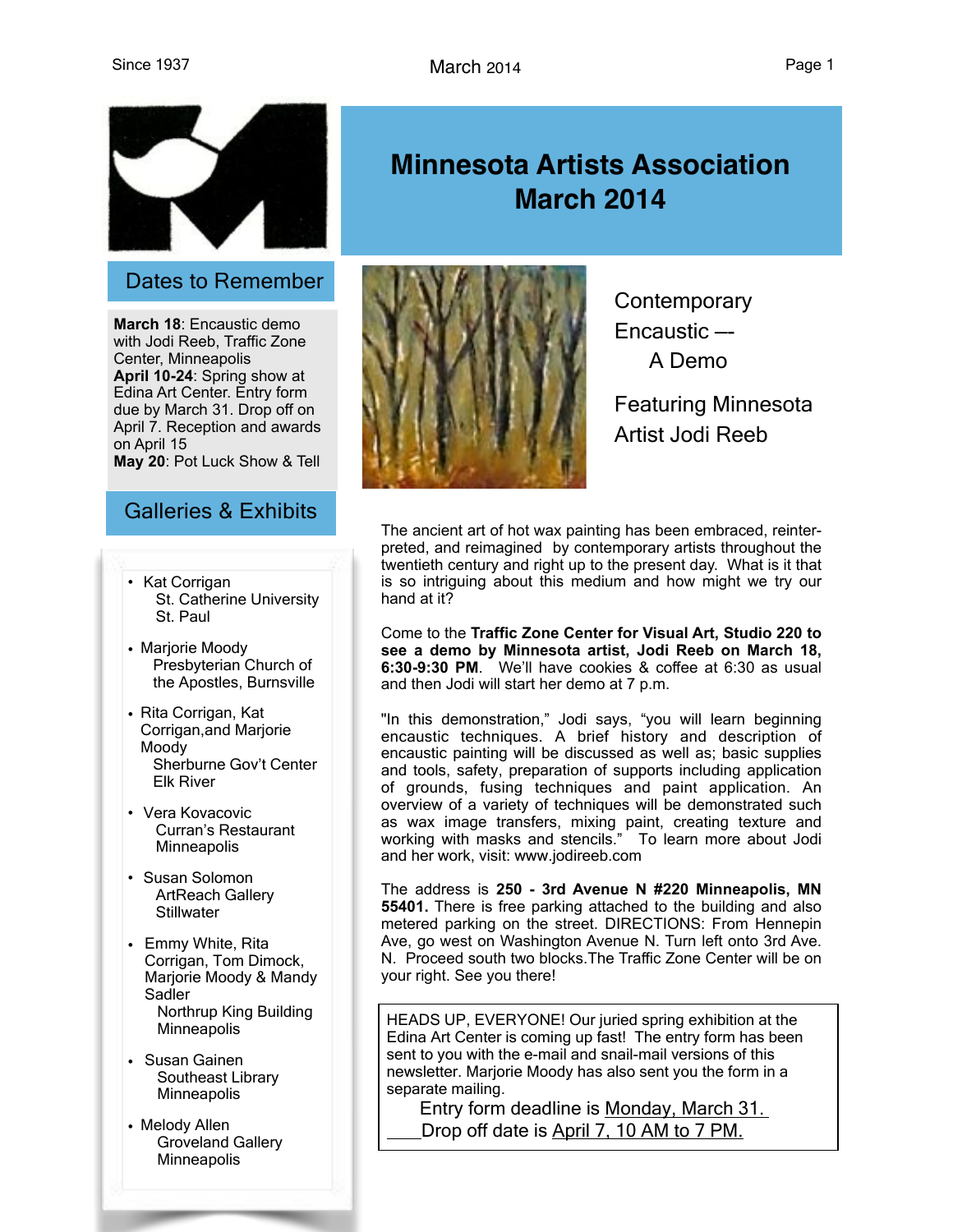## February Meeting Review

Jeanne Emrich was our "5 minute presenter" who shared her daily paintings from her progressive February painting marathon. She had a sketchbook filled with small lovely landscape sketches in watercolor and occasional gouache derived from her stash of personal photos. Jeanne also shared a few 5 x 7 watercolors that were more developed and equally beautiful. A big thank you to Jeanne and to Kevin Christian, our model who did three half-hour poses. It was another terrific MAA meeting! (Marjorie Moody reporting)



 *Color Sketch of Minnehaha Creek by Jeanne Emrich*



*Our swashbuckler for the night. Photo courtesy of Terrie Christiain* 

In Charley Harper's illustrated autobiography, "Beguiled by the Wild: The Art of Charley Harper," he asks himself, "Does a picture have an ecosystem?" His answer: "Indeed it does. A successful picture is a visual ecosystem—color, shapes, lines, subject—are interrelated, interdependent, perfectly balanced. Herein, perhaps, lies the lure of painting for both artist and viewer. In a world of chaos, the picture can be one small rectangle that contains a controlled and ordered universe. And the artist is master of that universe." (Quote courtesy of Jack O'Leary).

"Intuition in art is actually the result of prolonged tuition." Ben Shahn

 Are You on Facebook? For daily inspiration, "like," "follow" or "friend" some of these groups:

National Oil & Acrylic Painters Oil Painters of America Oil Painting Club Pastel Society of America Artists and Illustrators Magazine Pastel Artists Atelier Oil Painting Club Plein-Air Painters of America Gouache Cityscape Painting mnartists.org American Impressionist Society, Inc. Drawing Club Outdoor Painters of MN Seascapes, Dunes, Marine and Coastal **Painters** Urban Sketchers (international) MetroSketchers Group (local)

Welcome new member, Rebecca (Becky) Dudley!